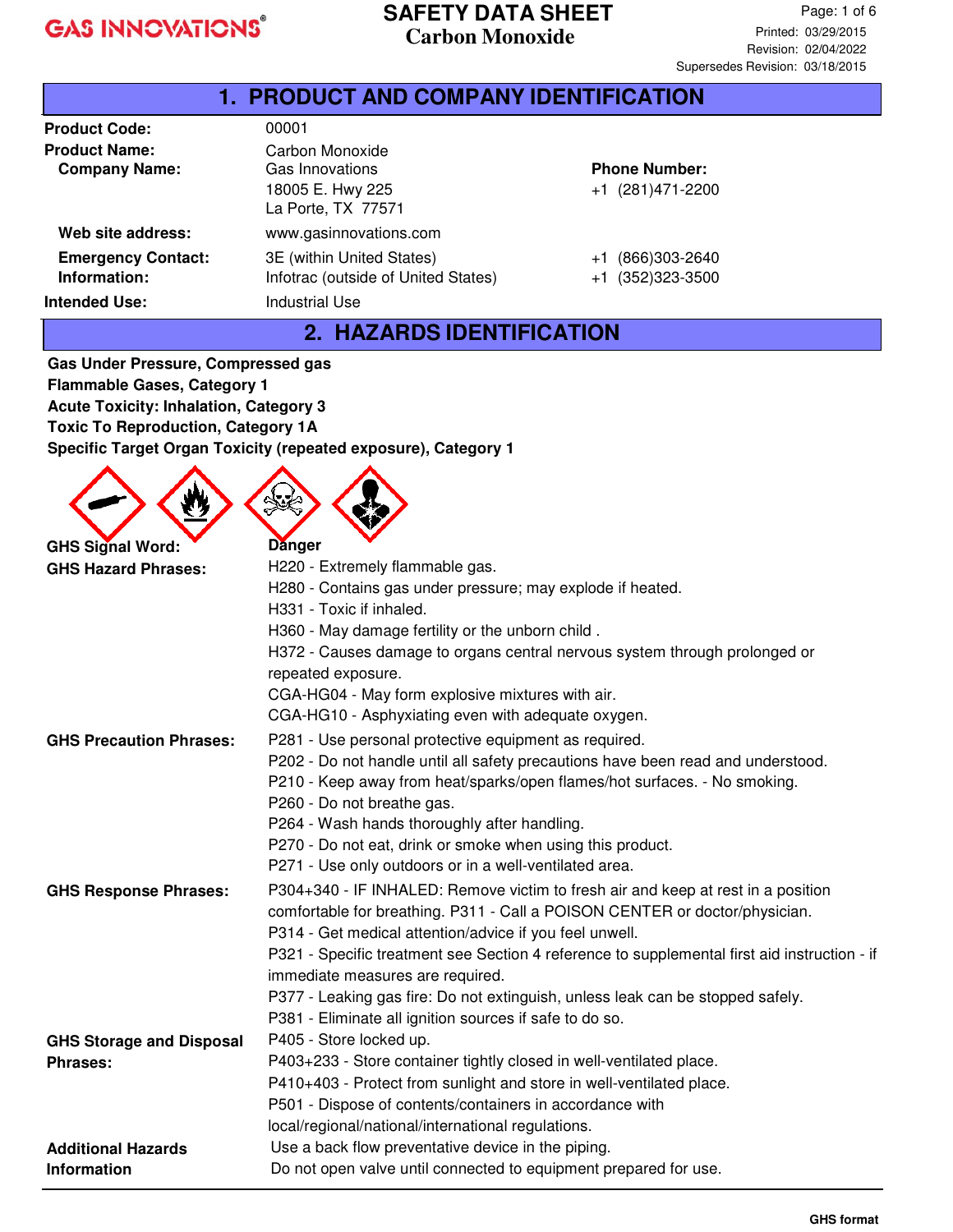#### **SAFETY DATA SHEET Carbon Monoxide**

Close valve after each use and when empty.

**Hazard Rating System:**



| <b>Potential Health Effects</b><br>(Acute and Chronic): | $\sim$ $\sim$ $\sim$<br>Chemical asphyxiant. Exposure to low concentrations for extended periods may result in<br>dizziness or unconsciousness, and may lead to death. |
|---------------------------------------------------------|------------------------------------------------------------------------------------------------------------------------------------------------------------------------|
| Inhalation:                                             | May be harmful if inhaled. May cause respiratory tract irritation. This material can act as<br>a simple asphyxiant by displacement of air.                             |
| <b>Skin Contact:</b>                                    | May be harmful if absorbed through the skin. May cause skin irritation.                                                                                                |
| <b>Eye Contact:</b>                                     | May cause eye irritation.                                                                                                                                              |
| Ingestion:                                              | May be harmful if swallowed.                                                                                                                                           |

#### **3. COMPOSITION/INFORMATION ON INGREDIENTS**

**CAS # Hazardous Components (Chemical Name) Concentration**

| <b>4. FIRST AID MEASURES</b>                                    |                                                                                                                                                                                                                                                                                                                                                                                                                                                                                                             |  |  |  |
|-----------------------------------------------------------------|-------------------------------------------------------------------------------------------------------------------------------------------------------------------------------------------------------------------------------------------------------------------------------------------------------------------------------------------------------------------------------------------------------------------------------------------------------------------------------------------------------------|--|--|--|
| <b>Emergency and First Aid</b>                                  | Consult a physician. Show this safety data sheet to the doctor in attendance. Move out of                                                                                                                                                                                                                                                                                                                                                                                                                   |  |  |  |
| <b>Procedures:</b><br>In Case of Inhalation:                    | dangerous area.<br>If breathed in, move person into fresh air. If not breathing give artificial respiration.                                                                                                                                                                                                                                                                                                                                                                                                |  |  |  |
|                                                                 | If breathing is difficult, give oxygen. Consult a physician.                                                                                                                                                                                                                                                                                                                                                                                                                                                |  |  |  |
| In Case of Skin Contact:                                        | Wash skin with soap and water. If skin irritation occurs, get medical advice/attention.                                                                                                                                                                                                                                                                                                                                                                                                                     |  |  |  |
| In Case of Eye Contact:                                         | Immediately flush eyes with plenty of water for at least 15 minutes. Hold eyelids apart                                                                                                                                                                                                                                                                                                                                                                                                                     |  |  |  |
|                                                                 | and flush eyes with plenty of water. After initial flushing, remove any contact lenses and                                                                                                                                                                                                                                                                                                                                                                                                                  |  |  |  |
|                                                                 | continue flushing for at least 15 minutes. Have eyes examined and tested by medical                                                                                                                                                                                                                                                                                                                                                                                                                         |  |  |  |
|                                                                 | personnel.                                                                                                                                                                                                                                                                                                                                                                                                                                                                                                  |  |  |  |
| In Case of Ingestion:                                           | Not expected to be a primary route of exposure.                                                                                                                                                                                                                                                                                                                                                                                                                                                             |  |  |  |
| <b>Signs and Symptoms Of</b>                                    | Effects are due to lack of oxygen. Moderate concentrations may cause headache,                                                                                                                                                                                                                                                                                                                                                                                                                              |  |  |  |
| <b>Exposure:</b>                                                | drowsiness, dizziness, excitation, excess salivation, vomiting, and unconsciousness.                                                                                                                                                                                                                                                                                                                                                                                                                        |  |  |  |
|                                                                 | Prolonged exposure to low                                                                                                                                                                                                                                                                                                                                                                                                                                                                                   |  |  |  |
|                                                                 | concentrations of carbon monoxide can be fatal.                                                                                                                                                                                                                                                                                                                                                                                                                                                             |  |  |  |
| <b>5. FIRE FIGHTING MEASURES</b>                                |                                                                                                                                                                                                                                                                                                                                                                                                                                                                                                             |  |  |  |
| <b>Flash Pt:</b>                                                | NA Method Used: Not Applicable                                                                                                                                                                                                                                                                                                                                                                                                                                                                              |  |  |  |
| <b>Explosive Limits:</b>                                        | UEL: 74 % (V)<br>LEL: $12.5\%(V)$                                                                                                                                                                                                                                                                                                                                                                                                                                                                           |  |  |  |
| <b>Autoignition Pt:</b>                                         | 605 C (1120 F)                                                                                                                                                                                                                                                                                                                                                                                                                                                                                              |  |  |  |
| Suitable Extinguishing Media: Dry chemical, CO2 or water spray. |                                                                                                                                                                                                                                                                                                                                                                                                                                                                                                             |  |  |  |
| <b>Fire Fighting Instructions:</b>                              | Evacuate all personnel from the danger area. Use self-contained breathing apparatus<br>(SCBA) and protective clothing. Immediately cool containers with water from maximum<br>distance. Stop flow of gas if safe to do so, while continuing cooling water spray. Remove<br>ignition sources if safe to do so. Remove containers from area of fire if safe to do so.<br>On-site fire brigades must comply with OSHA 29 CFR 1910.156 and applicable<br>standards under 29 CFR 1910 Subpart L-Fire Protection. |  |  |  |
|                                                                 | If venting or leaking gas catches fire, do not extinguish flames. Flammable vapors may<br>spread from leak, creating an explosive reignition hazard. Vapors can be ignited by pilot<br>lights, other flames, smoking, sparks, heaters, electrical equipment, static discharge, or<br>other ignition sources at locations distant from product handling point. Explosive                                                                                                                                     |  |  |  |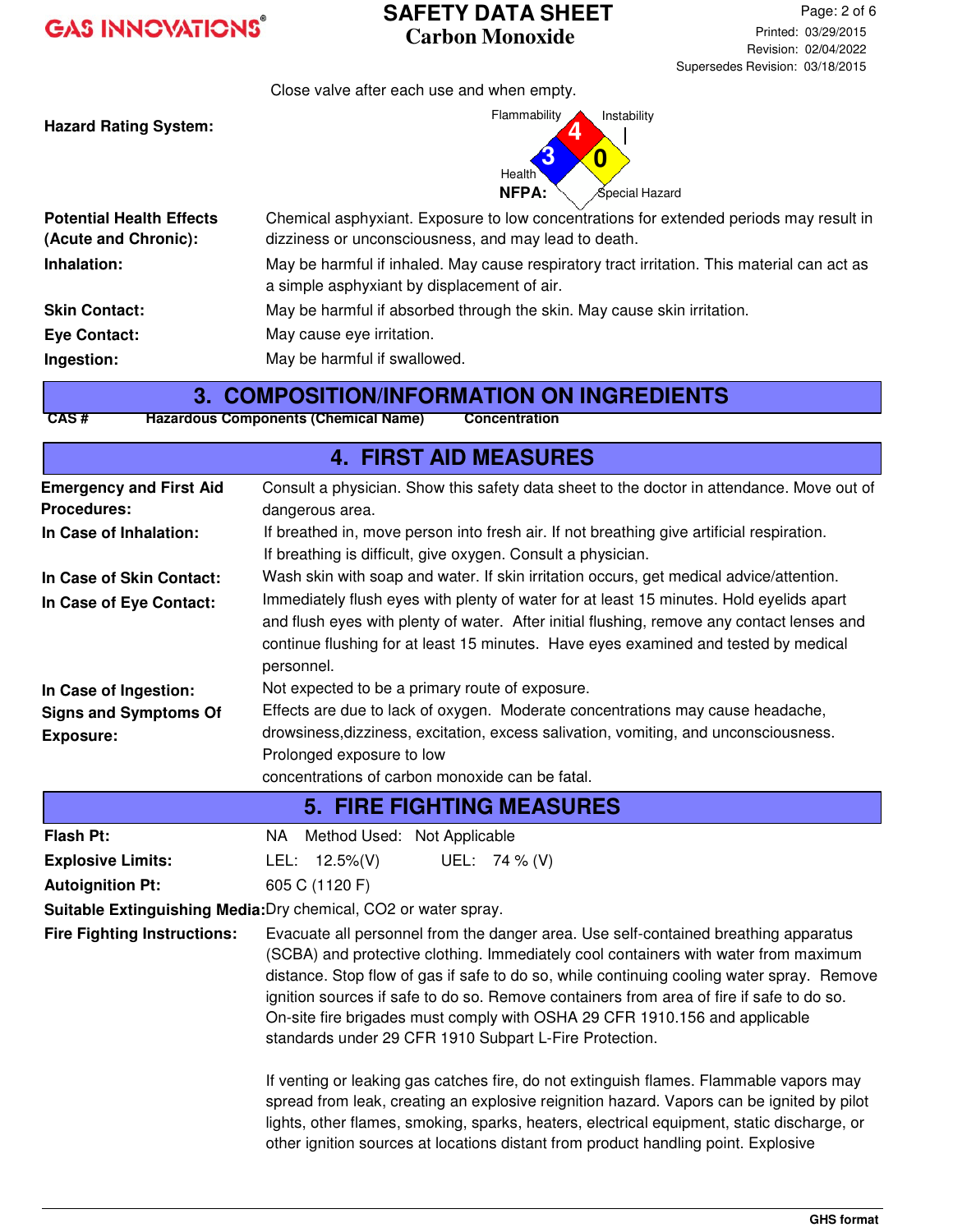#### **SAFETY DATA SHEET Carbon Monoxide**

Page: 3 of 6 Printed: 03/29/2015 Revision: 02/04/2022 Supersedes Revision: 03/18/2015

atmospheres may linger.

EXTREMELY FLAMMABLE GAS. Carbon monoxide cannot be detected by odor. May form explosive mixtures with air. Toxic, flammable gas may spread. Before entering area, especially a confined area, check atmosphere with an appropriate gas-specific device. Reduce gas with fog or fine water spray. Shut off source of gas flow if safe to do so. Ventilate area or move container to a well-ventilated area. Can form explosive mixture with air and oxidizing agents.

**Flammable Properties and Hazards:**

## **6. ACCIDENTAL RELEASE MEASURES**

| <b>Protective Precautions,</b>                                                 | Use proper personal protective equipment as indicated in Section 8.                                                                                                                                                                                                                                                                                                                                                                                                                                                                                                                                                                                                                                                                                                                                                                                                                                                                                                                                                                                                       |  |  |  |
|--------------------------------------------------------------------------------|---------------------------------------------------------------------------------------------------------------------------------------------------------------------------------------------------------------------------------------------------------------------------------------------------------------------------------------------------------------------------------------------------------------------------------------------------------------------------------------------------------------------------------------------------------------------------------------------------------------------------------------------------------------------------------------------------------------------------------------------------------------------------------------------------------------------------------------------------------------------------------------------------------------------------------------------------------------------------------------------------------------------------------------------------------------------------|--|--|--|
| <b>Protective Equipment and</b>                                                |                                                                                                                                                                                                                                                                                                                                                                                                                                                                                                                                                                                                                                                                                                                                                                                                                                                                                                                                                                                                                                                                           |  |  |  |
| <b>Emergency Procedures:</b>                                                   |                                                                                                                                                                                                                                                                                                                                                                                                                                                                                                                                                                                                                                                                                                                                                                                                                                                                                                                                                                                                                                                                           |  |  |  |
| <b>Environmental Precautions:</b>                                              | Prevent further leakage or spillage if safe to do so. Do not let product enter drains.                                                                                                                                                                                                                                                                                                                                                                                                                                                                                                                                                                                                                                                                                                                                                                                                                                                                                                                                                                                    |  |  |  |
| <b>Steps To Be Taken In Case</b><br><b>Material Is Released Or</b><br>Spilled: | Cannot be detected by odor. Forms explosive mixtures with air. Immediately evacuate<br>all personnel from danger area. Use self-contained breathing apparatus where needed.<br>Remove all sources of ignition if safe to do so. Reduce vapors with fog or fine water<br>spray, taking care not to spread liquid with water. Shut off flow if safe to do so. Ventilate<br>area or move container to a well-ventilated area. Flammable vapors may spread from<br>leak and could explode if reignited by sparks or flames. Explosive atmospheres may<br>linger. Before entering area, especially confined areas, check atmosphere with an<br>appropriate device.                                                                                                                                                                                                                                                                                                                                                                                                             |  |  |  |
|                                                                                | <b>7. HANDLING AND STORAGE</b>                                                                                                                                                                                                                                                                                                                                                                                                                                                                                                                                                                                                                                                                                                                                                                                                                                                                                                                                                                                                                                            |  |  |  |
| <b>Precautions To Be Taken in</b><br>Handling:                                 | Keep away from heat, sparks and flame. Keep away from sources of ignition - No<br>smoking. Use spark-proof tools and explosion proof equipment. Use in a closed system.<br>Avoid using pure nickel.                                                                                                                                                                                                                                                                                                                                                                                                                                                                                                                                                                                                                                                                                                                                                                                                                                                                       |  |  |  |
|                                                                                | Wear leather safety gloves and safety shoes when handling cylinders. Protect cylinders<br>from physical damage; do not drag, roll, slide or drop. While moving cylinder, always<br>keep in place removable valve cover. Never attempt to lift a cylinder by its cap; the cap<br>is intended solely to protect the valve. When moving cylinders, even for short distances,<br>use a cart (trolley, hand truck, etc.) designed to transport cylinders. Never insert an<br>object (e.g., wrench, screwdriver, pry bar) into cap openings; doing so may damage the<br>valve and cause a leak. Use an adjustable strap wrench to remove over-tight or rusted<br>caps. Slowly open the valve. If the valve is hard to open, discontinue use and contact<br>your supplier. Close the container valve after each use; keep closed even when empty.<br>Never apply flame or localized heat directly to any part of the container. High<br>temperatures may damage the container and could cause the pressure relief device to<br>fail prematurely, venting the container contents. |  |  |  |
| <b>Precautions To Be Taken in</b><br>Storing:                                  | Store only where temperature will not exceed 125 °F (52 °C). Post "No Smoking or Open<br>Flames" signs in storage and use areas. There must be no sources of ignition. Separate<br>packages and protect against potential fire and/or explosion damage following<br>appropriate codes and requirements (e.g., NFPA 30, NFPA 55, NFPA 70, and/or NFPA<br>221 in the U.S.) or according to requirements determined by the Authority Having<br>Jurisdiction (AHJ). Always secure containers upright to keep them from falling or being<br>knocked over. Install valve protection cap, if provided, firmly in place by hand when the<br>container is not in use. Store full and empty containers separately. Use a first-in, first-out<br>inventory system to prevent storing full containers for long periods.                                                                                                                                                                                                                                                               |  |  |  |
| <b>Other Precautions:</b>                                                      | When handling product under pressure, use piping and equipment adequately designed                                                                                                                                                                                                                                                                                                                                                                                                                                                                                                                                                                                                                                                                                                                                                                                                                                                                                                                                                                                        |  |  |  |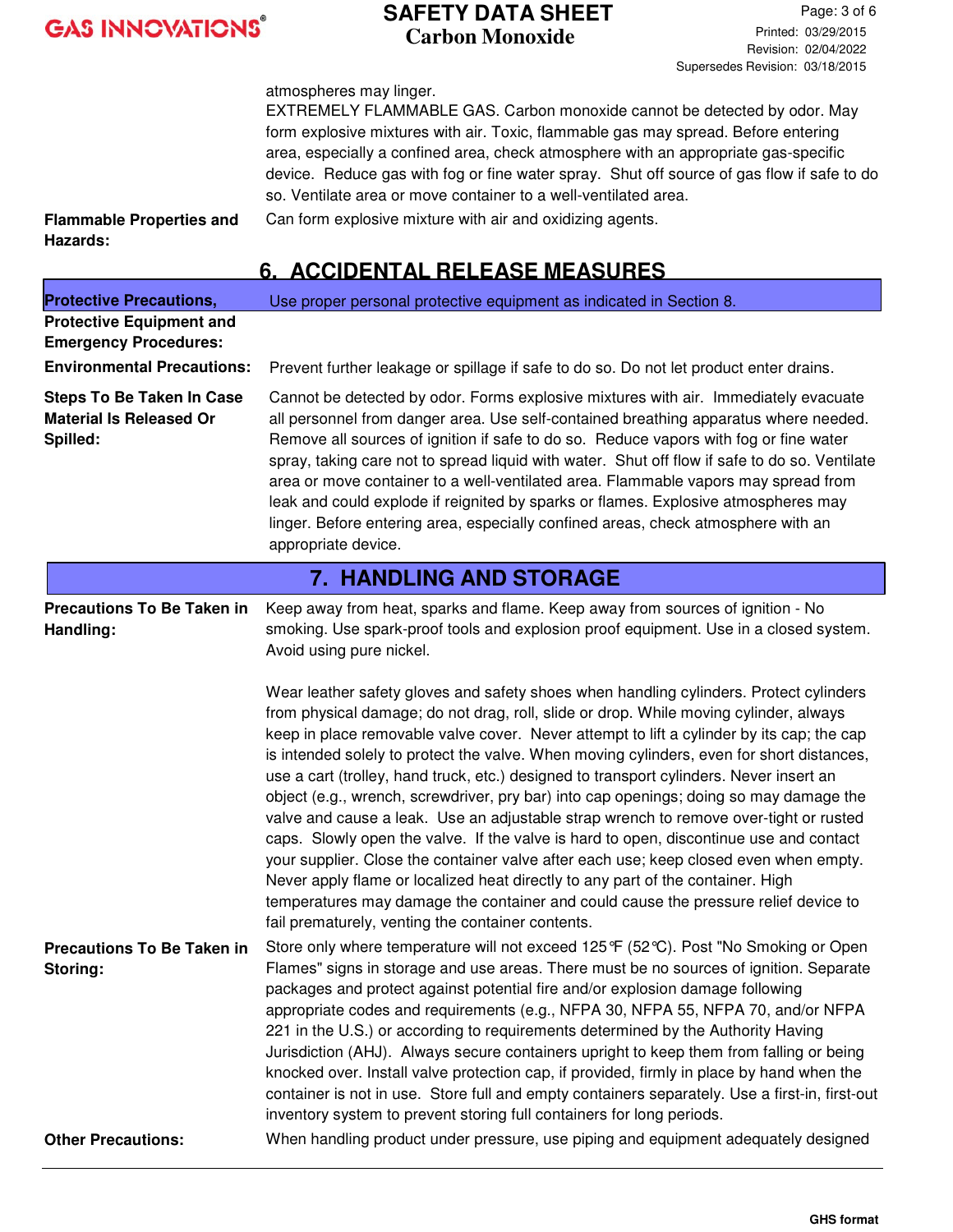#### **SAFETY DATA SHEET Carbon Monoxide**

Page: 4 of 6 Printed: 03/29/2015 Revision: 02/04/2022 Supersedes Revision: 03/18/2015

to withstand the pressures to be encountered. Never work on a pressurized system. Use a back flow preventive device in the piping. Gases can cause rapid suffocation because of oxygen deficiency; store and use with adequate ventilation. If a leak occurs, close the container valve and blow down the system in a safe and environmentally correct manner in compliance with all international, federal/national, state/provincial, and local laws; then repair the leak. Never place a container where it may become part of an electrical circuit.

#### **8. EXPOSURE CONTROLS/PERSONAL PROTECTION**

| CAS#                                            | <b>Partial Chemical Name</b>             |                                                                                                                                                                                                                                  | <b>OSHA TWA</b>    | <b>ACGIH TWA</b>                                                                                                                                                                                                                                                                                                                                                                                                                                                                                                                                                                                                        | <b>Other Limits</b> |  |
|-------------------------------------------------|------------------------------------------|----------------------------------------------------------------------------------------------------------------------------------------------------------------------------------------------------------------------------------|--------------------|-------------------------------------------------------------------------------------------------------------------------------------------------------------------------------------------------------------------------------------------------------------------------------------------------------------------------------------------------------------------------------------------------------------------------------------------------------------------------------------------------------------------------------------------------------------------------------------------------------------------------|---------------------|--|
| <b>Respiratory Equipment</b><br>(Specify Type): |                                          | (SCBA).                                                                                                                                                                                                                          |                    | When workplace conditions warrant respirator use, follow a respiratory protection<br>program that meets OSHA 29 CFR 1910.134, ANSI Z88.2, or MSHA 30 CFR 72.710<br>(where applicable). Use an air-supplied or air-purifying cartridge if the action level is<br>exceeded. Ensure that the respirator has the appropriate protection factor for the<br>exposure level. If cartridge type respirators are used, the cartridge must be appropriate<br>for the chemical exposure (e.g., an organic vapor cartridge). For emergencies or<br>instances with unknown exposure levels, use a self-contained breathing apparatus |                     |  |
| <b>Eye Protection:</b>                          |                                          | Wear safety glasses when handling cylinders; vapor-proof goggles and a face shield<br>during cylinder change out or whenever contact with product is possible. Select eye<br>protection in accordance with OSHA 29 CFR 1910.133. |                    |                                                                                                                                                                                                                                                                                                                                                                                                                                                                                                                                                                                                                         |                     |  |
| <b>Protective Gloves:</b>                       |                                          | Wear neoprene gloves during cylinder change out or wherever contact with product is<br>possible.                                                                                                                                 |                    |                                                                                                                                                                                                                                                                                                                                                                                                                                                                                                                                                                                                                         |                     |  |
|                                                 | <b>Other Protective Clothing:</b>        |                                                                                                                                                                                                                                  |                    | Wear metatarsal shoes for cylinder handling, and protective clothing where needed.                                                                                                                                                                                                                                                                                                                                                                                                                                                                                                                                      |                     |  |
| <b>Engineering Controls</b>                     |                                          | Use explosion-proof ventilation equipment.                                                                                                                                                                                       |                    |                                                                                                                                                                                                                                                                                                                                                                                                                                                                                                                                                                                                                         |                     |  |
| (Ventilation etc.):                             |                                          |                                                                                                                                                                                                                                  |                    |                                                                                                                                                                                                                                                                                                                                                                                                                                                                                                                                                                                                                         |                     |  |
|                                                 | Work/Hygienic/Maintenance                |                                                                                                                                                                                                                                  |                    | Avoid contact with skin, eyes and clothing. Wash hands before breaks and immediately                                                                                                                                                                                                                                                                                                                                                                                                                                                                                                                                    |                     |  |
| <b>Practices:</b>                               |                                          | after handling the product.                                                                                                                                                                                                      |                    |                                                                                                                                                                                                                                                                                                                                                                                                                                                                                                                                                                                                                         |                     |  |
|                                                 |                                          |                                                                                                                                                                                                                                  |                    | 9. PHYSICAL AND CHEMICAL PROPERTIES                                                                                                                                                                                                                                                                                                                                                                                                                                                                                                                                                                                     |                     |  |
| <b>Physical States:</b>                         |                                          | [ ] Liquid<br>$[X]$ Gas                                                                                                                                                                                                          | [ ] Solid          |                                                                                                                                                                                                                                                                                                                                                                                                                                                                                                                                                                                                                         |                     |  |
| <b>Appearance and Odor:</b>                     |                                          | Appearance: colorless.                                                                                                                                                                                                           |                    |                                                                                                                                                                                                                                                                                                                                                                                                                                                                                                                                                                                                                         |                     |  |
|                                                 |                                          | Odor: Odorless.                                                                                                                                                                                                                  |                    |                                                                                                                                                                                                                                                                                                                                                                                                                                                                                                                                                                                                                         |                     |  |
|                                                 |                                          | Critical pressure: 3499 kPa                                                                                                                                                                                                      |                    |                                                                                                                                                                                                                                                                                                                                                                                                                                                                                                                                                                                                                         |                     |  |
|                                                 |                                          | Log Pow: 1.78                                                                                                                                                                                                                    |                    |                                                                                                                                                                                                                                                                                                                                                                                                                                                                                                                                                                                                                         |                     |  |
| <b>Melting Point:</b>                           |                                          | $-205$ C ( $-337$ F)                                                                                                                                                                                                             |                    |                                                                                                                                                                                                                                                                                                                                                                                                                                                                                                                                                                                                                         |                     |  |
| <b>Boiling Point:</b>                           |                                          | $-192$ C $(-313)$ F)                                                                                                                                                                                                             |                    |                                                                                                                                                                                                                                                                                                                                                                                                                                                                                                                                                                                                                         |                     |  |
|                                                 | Decomposition Temperature: 400 C (752 F) |                                                                                                                                                                                                                                  |                    |                                                                                                                                                                                                                                                                                                                                                                                                                                                                                                                                                                                                                         |                     |  |
| <b>Autoignition Pt:</b>                         |                                          | 605 C (1120 F)                                                                                                                                                                                                                   |                    |                                                                                                                                                                                                                                                                                                                                                                                                                                                                                                                                                                                                                         |                     |  |
| <b>Flash Pt:</b>                                |                                          | NA Method Used: Not Applicable                                                                                                                                                                                                   |                    |                                                                                                                                                                                                                                                                                                                                                                                                                                                                                                                                                                                                                         |                     |  |
| <b>Explosive Limits:</b>                        |                                          | LEL: $12.5\%(V)$                                                                                                                                                                                                                 | UEL: 74 % (V)      |                                                                                                                                                                                                                                                                                                                                                                                                                                                                                                                                                                                                                         |                     |  |
|                                                 | Specific Gravity (Water = 1):            | 1.2501 - kg/m3                                                                                                                                                                                                                   | 0 C (32.0 F)<br>at |                                                                                                                                                                                                                                                                                                                                                                                                                                                                                                                                                                                                                         |                     |  |
| $mm Hg$ :                                       | Vapor Pressure (vs. Air or               | No data.                                                                                                                                                                                                                         |                    |                                                                                                                                                                                                                                                                                                                                                                                                                                                                                                                                                                                                                         |                     |  |
|                                                 | Vapor Density (vs. $Air = 1$ ):          | $0.97$ (Air=1)                                                                                                                                                                                                                   |                    |                                                                                                                                                                                                                                                                                                                                                                                                                                                                                                                                                                                                                         |                     |  |
| <b>Evaporation Rate:</b>                        |                                          | No data.                                                                                                                                                                                                                         |                    |                                                                                                                                                                                                                                                                                                                                                                                                                                                                                                                                                                                                                         |                     |  |
| <b>Solubility in Water:</b>                     |                                          | 41 $g/L$                                                                                                                                                                                                                         | at 20.0 C (68.0 F) |                                                                                                                                                                                                                                                                                                                                                                                                                                                                                                                                                                                                                         |                     |  |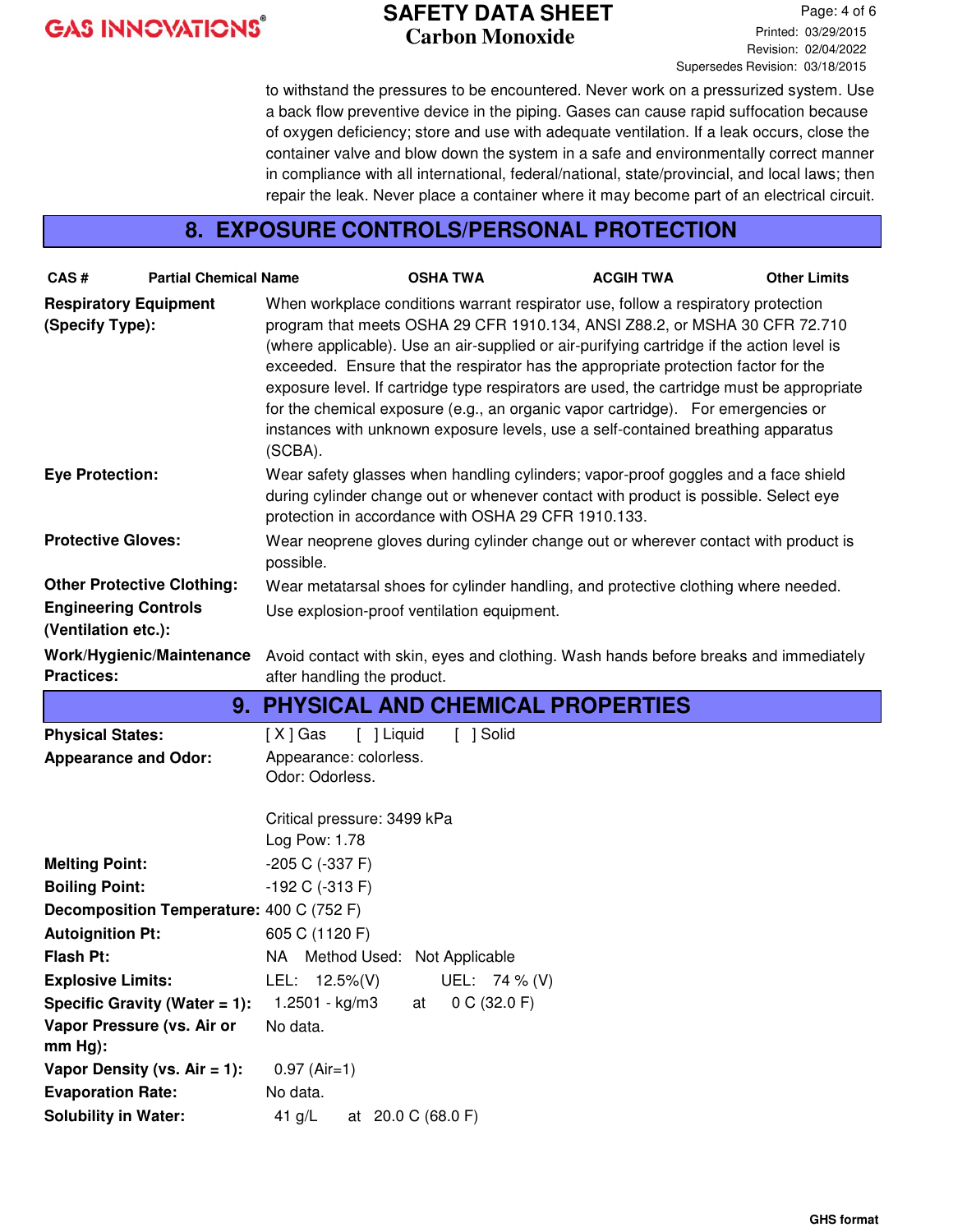## **SAFETY DATA SHEET Carbon Monoxide**

| pH:                                                            | <b>NA Percent</b>                                                                                                                                                                                                                                                                                                               |  |  |
|----------------------------------------------------------------|---------------------------------------------------------------------------------------------------------------------------------------------------------------------------------------------------------------------------------------------------------------------------------------------------------------------------------|--|--|
| <b>Volatile:</b>                                               | No data. Molecular                                                                                                                                                                                                                                                                                                              |  |  |
| Formula & Weight: CO                                           | 28.01                                                                                                                                                                                                                                                                                                                           |  |  |
|                                                                | <b>10. STABILITY AND REACTIVITY</b>                                                                                                                                                                                                                                                                                             |  |  |
| <b>Reactivity:</b>                                             | Can form explosive mixture with air and oxidizing agents.                                                                                                                                                                                                                                                                       |  |  |
| Stability:                                                     | Unstable [ ]<br>Stable [X]                                                                                                                                                                                                                                                                                                      |  |  |
| <b>Conditions To Avoid -</b><br>Instability:                   | Heat, flames and sparks. No smoking.                                                                                                                                                                                                                                                                                            |  |  |
| Avoid:                                                         | Incompatibility - Materials To Oxidizing agents. Oxygen, flammable materials, metal oxides. Halogenated compounds,<br>Metals (when wet), Sulfur and Sulfite compounds.                                                                                                                                                          |  |  |
| <b>Byproducts:</b>                                             | Hazardous Decomposition Or Carbon monoxide will decompose above 752F (400C) to form carbon dioxide and<br>carbon.                                                                                                                                                                                                               |  |  |
| <b>Possibility of Hazardous</b><br><b>Reactions:</b>           | Will occur [ ] Will not occur [X]                                                                                                                                                                                                                                                                                               |  |  |
| <b>Conditions To Avoid -</b><br><b>Hazardous Reactions:</b>    | No data available.                                                                                                                                                                                                                                                                                                              |  |  |
| <b>11. TOXICOLOGICAL INFORMATION</b>                           |                                                                                                                                                                                                                                                                                                                                 |  |  |
| <b>Toxicological Information:</b>                              | Germ cell mutagenicity: Not classified.<br>Reproductive toxicity: May damage fertility. May damage the unborn child.<br>Specific target organ toxicity - repeated exposure: Causes damage to organs (central<br>nervous system) through prolonged or repeated exposure.<br>Acute toxicity, LC50, Inhalation, Rat, 1800ppm, 4 H. |  |  |
| <b>Irritation or Corrosion:</b>                                | None that are directly attributable to normal use of this material.                                                                                                                                                                                                                                                             |  |  |
| <b>Chronic Toxicological</b>                                   | No data available.                                                                                                                                                                                                                                                                                                              |  |  |
| Effects:<br>Carcinogenicity:                                   | NTP? No<br>IARC Monographs? No<br><b>OSHA Regulated? No</b>                                                                                                                                                                                                                                                                     |  |  |
|                                                                | <b>12. ECOLOGICAL INFORMATION</b>                                                                                                                                                                                                                                                                                               |  |  |
|                                                                |                                                                                                                                                                                                                                                                                                                                 |  |  |
| <b>General Ecological</b><br>Information:                      | Classification criteria are not met. No ecological damage caused by this product.                                                                                                                                                                                                                                               |  |  |
| <b>Persistence and</b><br>Degradability:                       | Will not undergo hydrolysis. Not readily biodegradable. Not applicable for inorganic<br>gases.                                                                                                                                                                                                                                  |  |  |
| <b>Bioaccumulative Potential:</b>                              | Not expected.                                                                                                                                                                                                                                                                                                                   |  |  |
| <b>Mobility in Soil:</b>                                       | No data available. Because of its high volatility, the product is unlikely to cause ground or<br>water pollution.                                                                                                                                                                                                               |  |  |
| <b>13. DISPOSAL CONSIDERATIONS</b>                             |                                                                                                                                                                                                                                                                                                                                 |  |  |
| <b>Waste Disposal Method:</b><br><b>Waste Disposal Method:</b> | Do not attempt to dispose of residual or unused quantities. Return container to supplier.<br>Dispose of contents/containers in accordance with local/regional/national/international<br>regulations.<br>D001                                                                                                                    |  |  |
|                                                                |                                                                                                                                                                                                                                                                                                                                 |  |  |